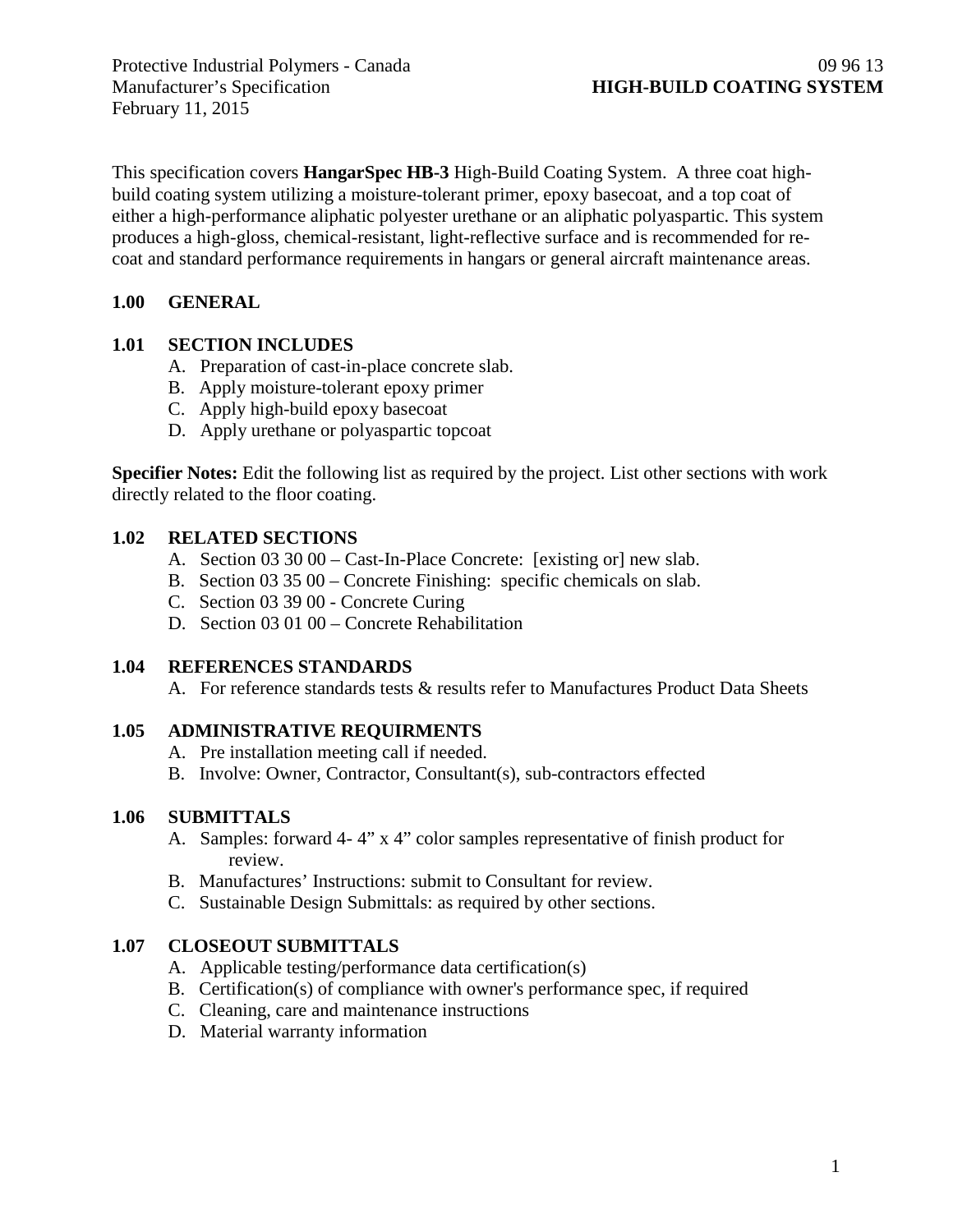### **1.08 QUALITY ASSURANCE**

- A. Regulatory Agency Sustainability Approvals
- B. Applicator: Use applicator experienced in application of specified materials for a minimum of [5] [Five] years on projects of similar size and complexity. Provide list of completed projects including project name and location, name of architect, name of material manufacturer, and approximate quantity of materials applied.
- C. Applicator's Personnel: Employ only persons trained for application of specified materials.

#### **1.09 DELIVERY, STORAGE, AND HANDLING**

- A. Delivery: Deliver materials to site in manufacturer's original, unopened containers and packaging, with labels clearly identifying product name, manufacturer, batch or lot number, and date of manufacture. Do not store in direct sunlight or high heat conditions.
- B. Packaging Waste Management
- C. Storage:
	- 1. Store materials in accordance with manufacturer's instructions.
	- 2. Keep containers sealed until ready for use.
	- 3. Do not subject material to excessive heat or freezing; do not apply material that has been subjected to excessive heat or freezing. Material subjected to excessive heat or freezing shall be separated from inventory and destroyed by mixing all three components. The solid reacted product shall be disposed of in environmentally sound and regulatory compliant manner.
	- 4. Shelf life: 1 year after date of manufacture, in unopened containers, under normal conditions.
- D. Handling: Protect materials during handling and application to prevent damage or contamination.
- E. Condition materials for use to  $65^{\circ}F 75^{\circ}F (18^{\circ}C 24^{\circ}C)$  for 24 hours prior to application.

#### **1.11 SITE CONDITIONS**

- A. Ambient Conditions
	- 1. Do not apply materials if floor or air temperature is below 65°F (18°C).
	- 2. Do not apply materials if relative humidity is above 85 percent or within 5º of dew point at time of application.
- B. Existing Conditions
	- 1. Utilities, including electric, water, heat and finished lighting to be supplied by General Contractor.
	- 2. Maintain room temperature between  $65^{\circ}F 75^{\circ}F (18^{\circ}C 24^{\circ}C)$  for 48 hours before, during and 48 hours after installation, or until cured.
	- 3. At the time of application ensure the minimum substrate temperature is above  $60^{\circ}$ F (15<sup>o</sup>C) and the substrate temperature is 5<sup>o</sup>F (3<sup>o</sup>C) above the measured dew point at the time of application.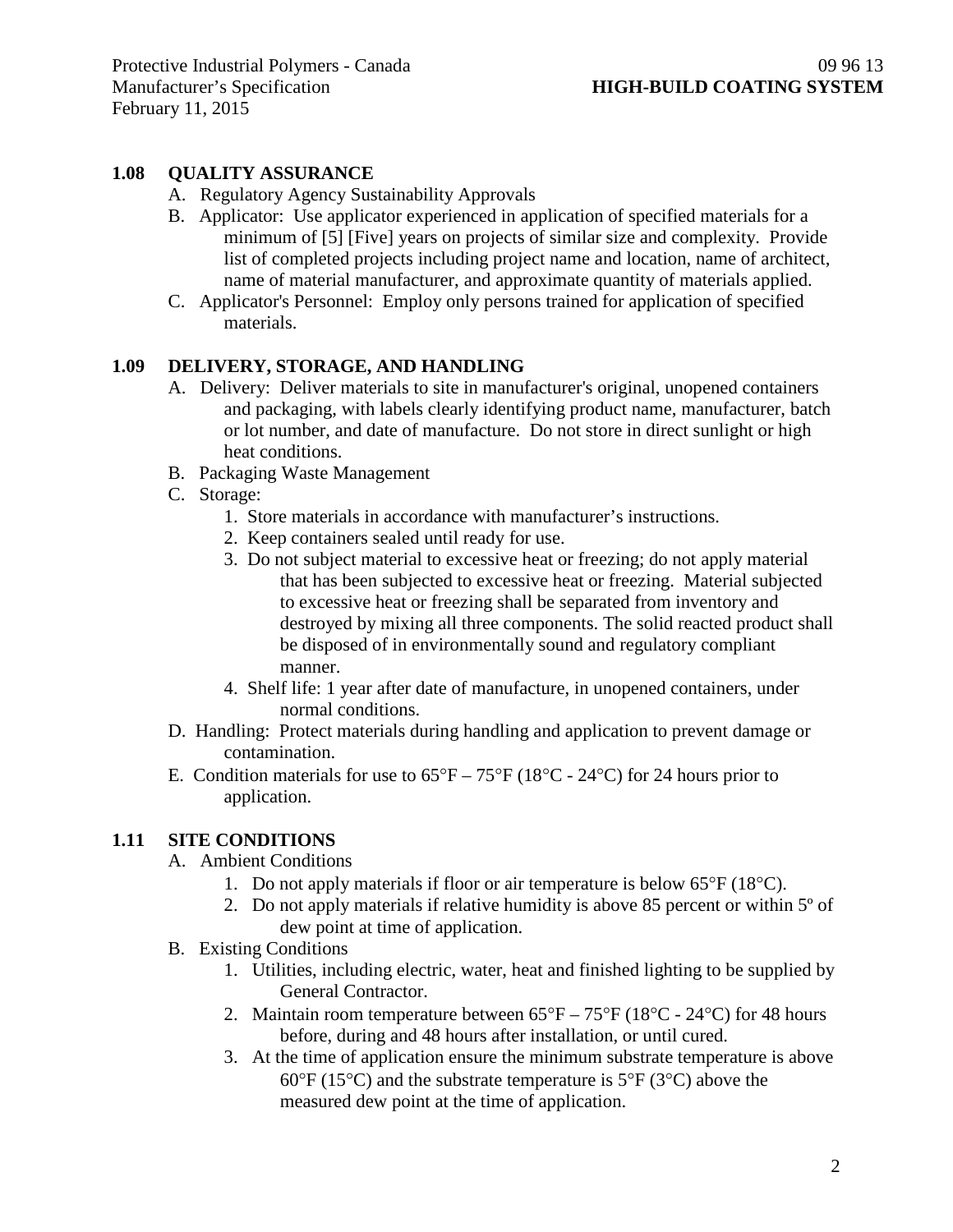- 4. Erect suitable barriers and post legible signs at points of entry to prevent traffic and trades from entering the work area during application and cure period of the floor.
- 5. Protection of finished floor from damage by subsequent trades shall be the responsibility of the General Contractor.

### **1.12 MANUFACTURER WARRANTY**

- A. Provide warranty covering materials for a period of [1] [one] year after date of installation
- B. Installer to provide suitable warranty covering workmanship

#### **2.00 PRODUCTS**

#### **2.01 MANUFACTURER**

- A. Protective Industrial Polymers [www.protectpoly.com](http://www.protectpoly.com/) (866) 361-3331
- B. 7875 Bliss Parkway, North Ridgeville, Ohio 44039

#### **2.02 MATERIALS**

- A. Protect 1200 WR Moisture-Tolerant Epoxy Primer
- B. Protect 1000 HB Epoxy Basecoat
- C. Protect 2000 UR Urethane or Protect 4300 PA Polyaspartic Topcoat

#### **2.03 QUALITY CONTROL**

- A. Tests and Inspections: as required by Manufacturer.
- B. Non-Conforming Work: remove immediately and dispose off site.
- C. Coordination of Other Tests and Inspections

#### **3.00 EXECUTION**

#### **3.01 APPLICATOR**

A. Must be a recognized contractor of Protective Industrial Polymers

#### **3.02 EXAMINATION**

- A. Substrate:
	- 1. Free of curing membranes, silicate surface hardener, paint, or sealer and be structurally sound.
	- 2. If you suspect concrete has been treated or sealed, proceed with complete removal process.
	- 3. Consult your PIP representative for further instruction if silicate hardeners or membranes have been utilized.
- B. Moisture:
	- 1. Use only if the concrete has a maximum internal relative humidity of 75% using ASTM F2170.
- C. Vapor / Contamination: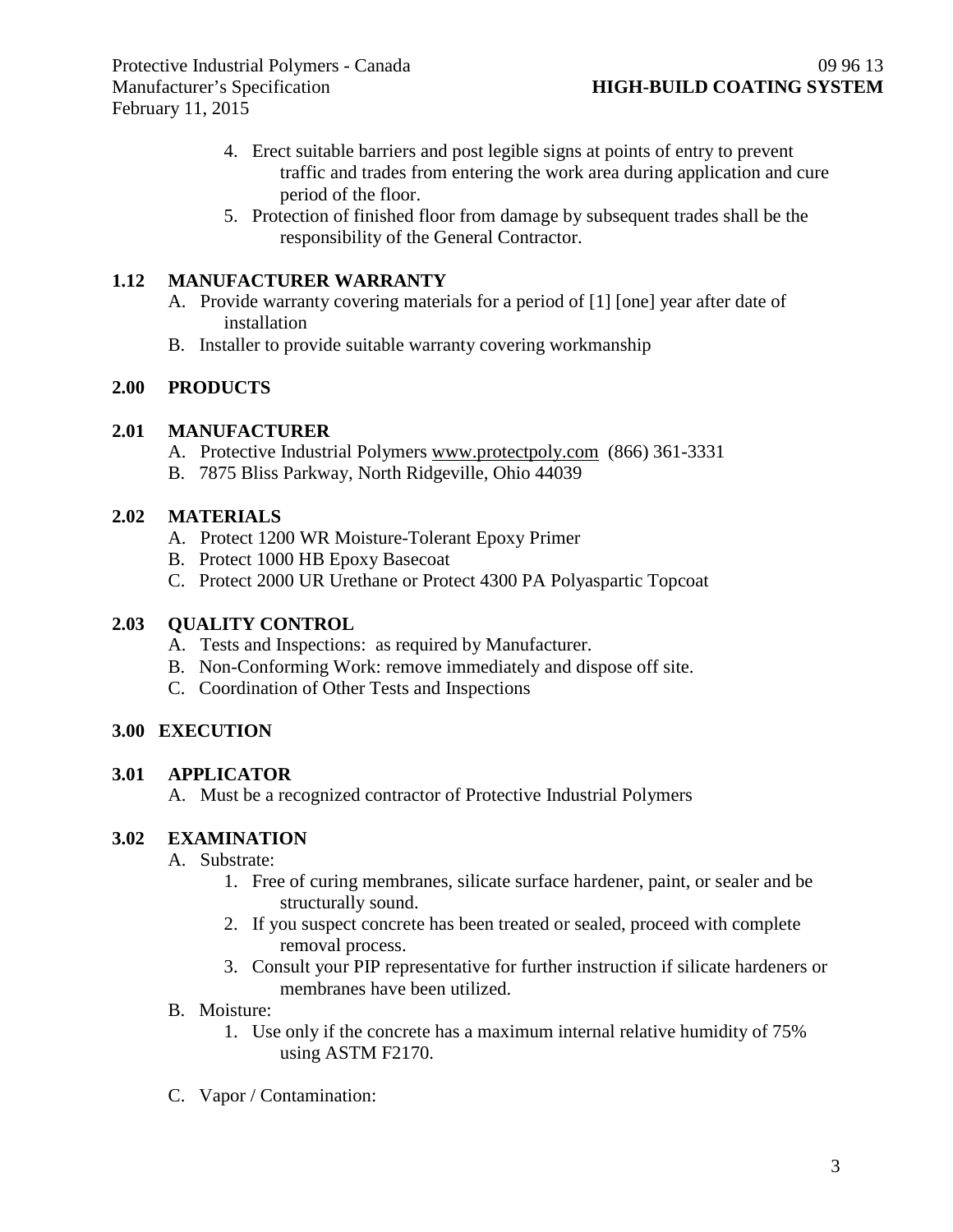- 1. Testing for MVT does not guarantee against future problems.
- 2. If there is no known vapor barrier or the vapor barrier is inadequate, there is an elevated risk of bond failure.
- 3. Other factors including the migration of oils, chemicals, excessive salts, or Alkali Silica Reaction (ASR) from the concrete from may also elevate the risk of adhesion difficulties.
- .4 Consult your PIP representative or refer to specifications for approved moisture mitigation treatments.
	- .1 [Protect VM-CS](http://www.protectiveindustrialpolymers.com/Upload/Canadian%20Specs/Moisture%20Mitigation%20Spec%20-%20VM-CS%20(CANADIAN).pdf)
	- .2 [Protect 1300 MVR](http://www.protectiveindustrialpolymers.com/Upload/Canadian%20Specs/Moisture%20Mitigation%20Spec%20-%201300MVR%20(CANADIAN).pdf)
	- .3 [Protect UC](http://www.protectiveindustrialpolymers.com/Upload/Canadian%20Specs/Moisture%20Mitigation%20Spec%20-%20UC%20(CANADIAN).pdf)
- D. Temperature:
	- 1. During the application and cure of the coating, the substrate temperature, material temperature and room conditions must be maintained between 18˚C (65˚F) and 32˚C (90˚F).
- E. Humidity:
	- 1. Relative Humidity (RH) should be limited to 30-80%.
	- 2. DO NOT apply coatings unless the surface temperature is more than five degree over the dew point.

## **3.03 PREPARATION**

- A. Remove surface dirt, grease, oil, and contaminates by detergent scrubbing and rinse with clean (clear) water.
- B. Mechanical Preparation: Blasting or grinding the surface is the preferred method of preparation.
- C. The success of industrial diamond grinding as a concrete preparation method will vary depending on technique and the hardness of the concrete.

## **3.04 JOINTS**

- A. All non moving joints (control joints) may be filled with a semi-rigid joint compound such as Protect JF-Epoxy or Protect JF-Polyurea.
- B. Construction joints may need to be re-built and re-cut depending on conditions.
- C. Isolation or expansion joints should be left uncoated.

#### **3.05 MIXING**

- A. Mix material in appropriate vessel as stated in the product's corresponding Technical Data Sheet.
- B. Mix material as directed in the product's corresponding Technical Data Sheet.

#### **3.06 APPLICATION EQUIPMENT**

- A. Protective equipment and clothing as called for in the MSDS
- B. Jiffy® Mixer Blade model ES
- C. Clean container for mixing material
- D. Low speed high torque drill motor
- E. High quality short nap roller covers  $-1/4 3/8$  inch nap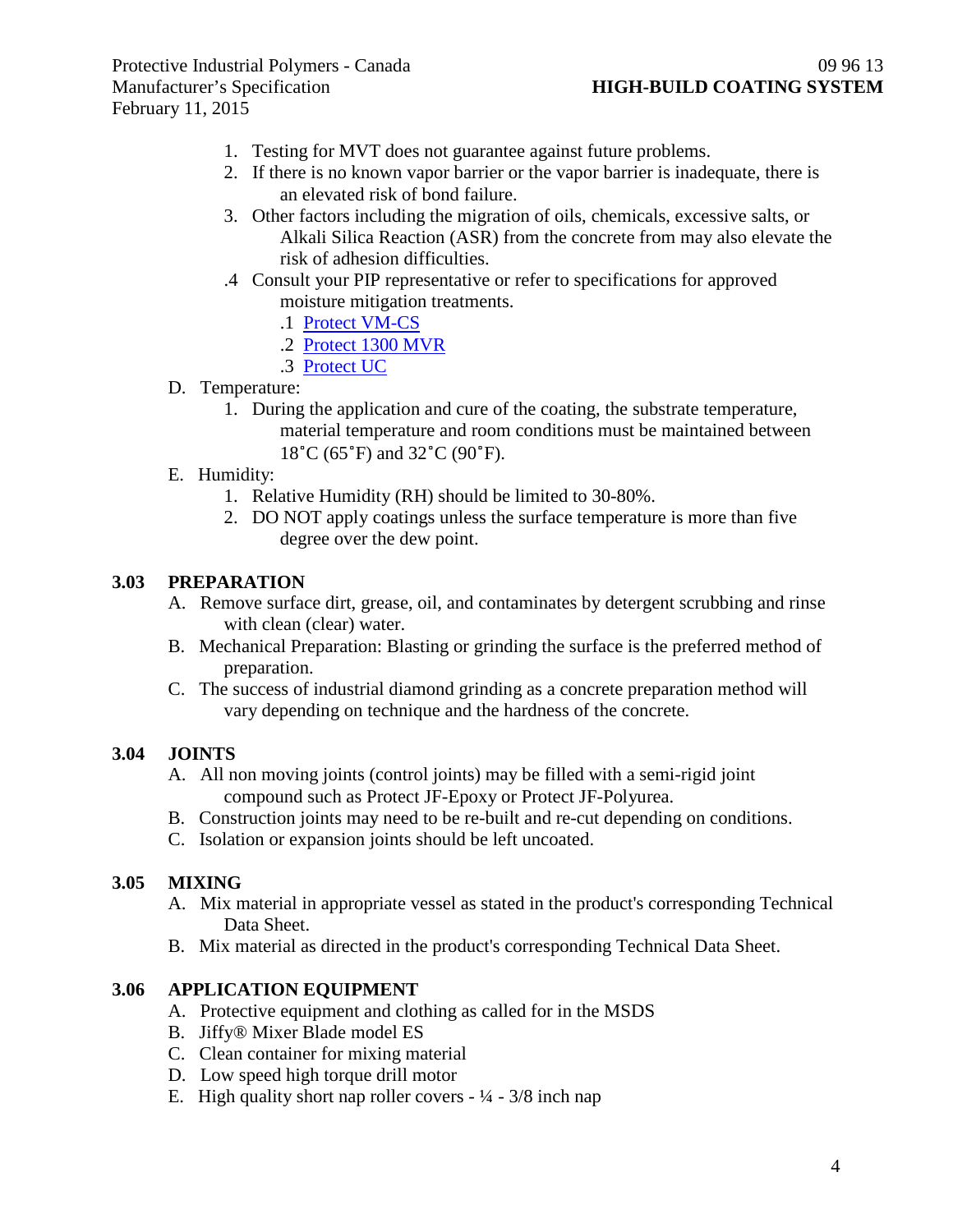- F. Application squeegee
- G. Roller Pan

### **3.07 APPLICATION**

- A. Protect 1200 WR Waterbased Epoxy Primer
	- 1. Apply the properly mixed material to the substrate using a notched or flat squeegee and level uniformly with a non shed 3/8" roller.
- B. Protect 1000-HB Epoxy Base Coat
	- 1. Apply the properly mixed topcoat to the primed substrate using a notched squeegee and level uniformly with a non shed 3/8" roller.
	- 2. Leaving the material sit in the pail longer than 10 minutes will result in an increase of viscosity and reduce leveling properties.
- C. Top Coat
	- 1. Protect 2000 UR Urethane-apply the properly mixed material to the substrate using a pan and a non shed 3/8" roller.
	- 2. Protect 4300 PA- apply with a notched squeegee and 3/8" nap non shed roller. Leaving the material sit in the pail longer than 10 minutes will result in an increase of viscosity and reduce leveling properties.
- D. Tolerances:
	- 1. Hangarspec HB-3: 20-30 mils

## **3.08 SPEADING RATE**

- A. Primer the degree of porosity in the concrete will greatly affect coverage rates. Typical consumption rates for primer application are 6-8 mils, (200-267 SF/gal).
- B. Epoxy Base Coat can be applied at 10-15 mils (100-167 SF/gal).
	- 1. The best practice is to measure and grid the floor to be sure of consistent application rate.
- C. Top Coat
	- 1. Protect 4300 PA- is applied at 10 mils (160 SF/gal).
	- 2. Protect 2000 UR- can be applied at 3.5-6 mils (267-458 SF/gal).

## **3.09 CURING**

- A. Allow the coating to cure (dry) for a minimum 24 hours after application at 24˚C (75˚F) and 50% RH before opening the floor to light traffic, allow more time for low temperatures and higher humidity or for heavier traffic.
- B. Full coating properties may take up to 7 days to develop.

## **3.10 REPAIR**

A. Repair gouges, chip outs, and scratches as soon as possible to prevent moisture and chemical under cutting and permanent damage to the floor coating.

## **3.11 RECOAT**

A. Refer to appropriate product's Technical Data Sheet for recoat timetables and allowable recoat parameters as presented by the manufacturer.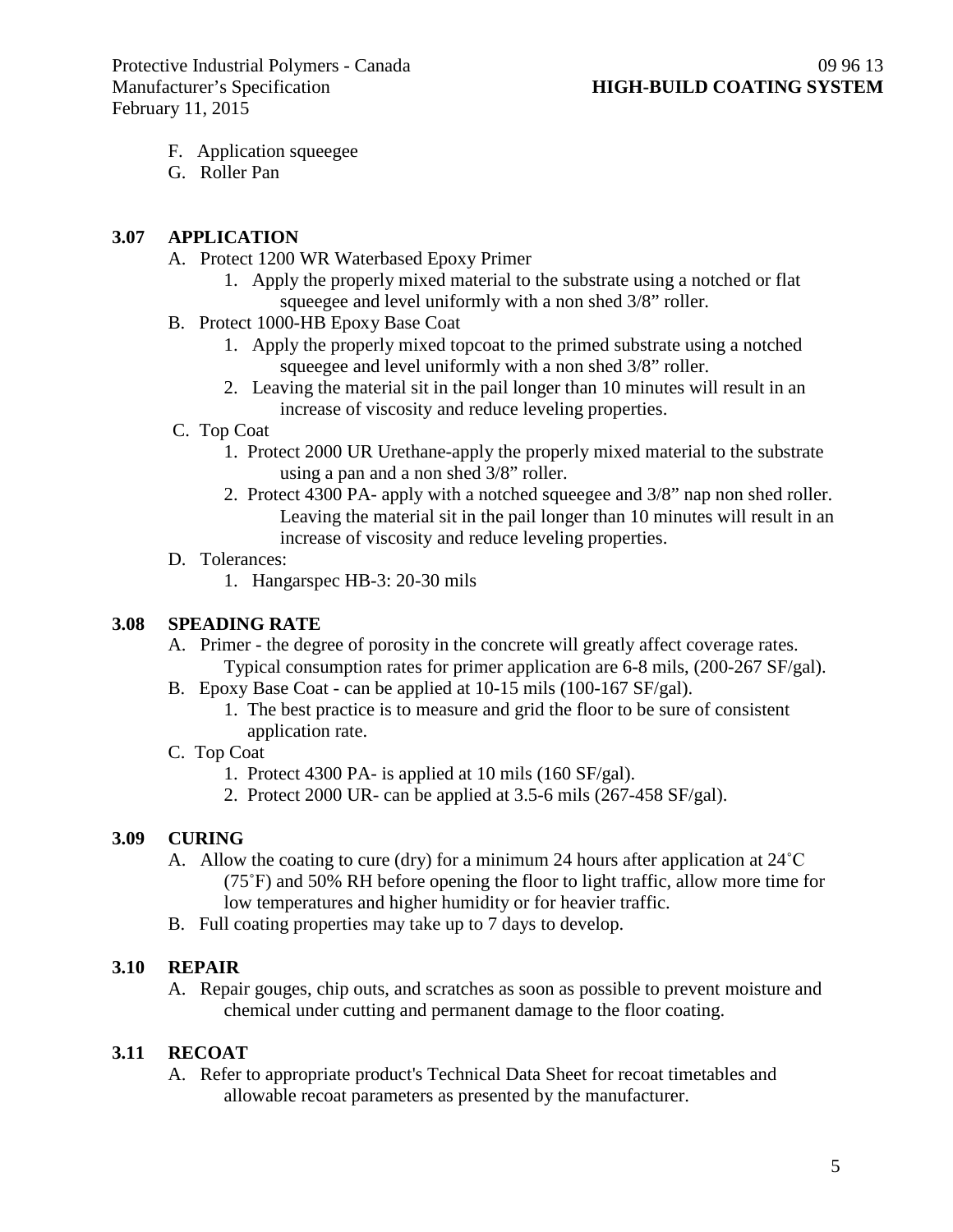- B. If the re-coat window has expired, the prior cured coating surface must be sanded with 100 grit sand paper or sanding screen installed on a swing-type floor buffer.
- C. Sand to a uniform dulled surface.
- D. Remove all sanding debris with a vacuum and damp mop.
- E. Scrub with detergent and rinse with clean (clear) water.
- F. Surface must be dry before recoating.

## **3.12 SITE QUALITY CONTROL**

- A. Site Tests and Inspections: per manufacturer's guidelines
- B. Non-Conforming Work: remove immediately and dispose off site

## **3.13 ADJUSTING**

A. Permitted only upon manufacturer's approval in writing

# **3.14 CLEANING**

- A. Remove masking, draping, and other protection from adjacent surfaces.
- B. Remove remaining materials and debris from job site and dispose of them according with local rules and regulations. Leave area in clean condition free of debris.

# **3.15 CLOSEOUT ACTIVITIES**

- A. Notify manufacturer of completion of installation
- B. Forward operation and maintenance data to owner/owner's rep
- C. Forward effective warranty date and information to owner/owner's rep

# **3.16 PROTECTION**

- A. Pointed items or heavy items dropped on the floor may cause chipping or concrete pop out damage.
- B. Plasticizer migration from rubber tires can permanently stain the floor coating.
- C. If a rubber tire is planned to set on the floor for a long period of time, place a piece of acrylic sheet between the tire and the floor to prevent tire staining.
- D. Rubber burns from quick stops and starts from lift trucks can heat the coating to its softening point causing permanent damage and marking.

# **3.17 MAINTENANCE**

- A. Allow floor coating to cure at least one week before cleaning by mechanical means (IE: sweeper, scrubber, disc buffer).
- B. Increased life of the floor will be seen with proper maintenance and will help maintain a fresh appearance of your new Protective Industrial Polymers floor.
- C. Regularly sweep to avoid ground in dirt and grit which can quickly dull the finish, decreasing the life of the coating.
- D. Spills should be removed quickly as certain chemicals may stain and can permanently damage the finish.
- E. Only soft nylon brushes or white pads should be used on your new floor coating. Premature loss of gloss can be caused by hard abrasive bristle Polypropylene (Tynex®) brushes.